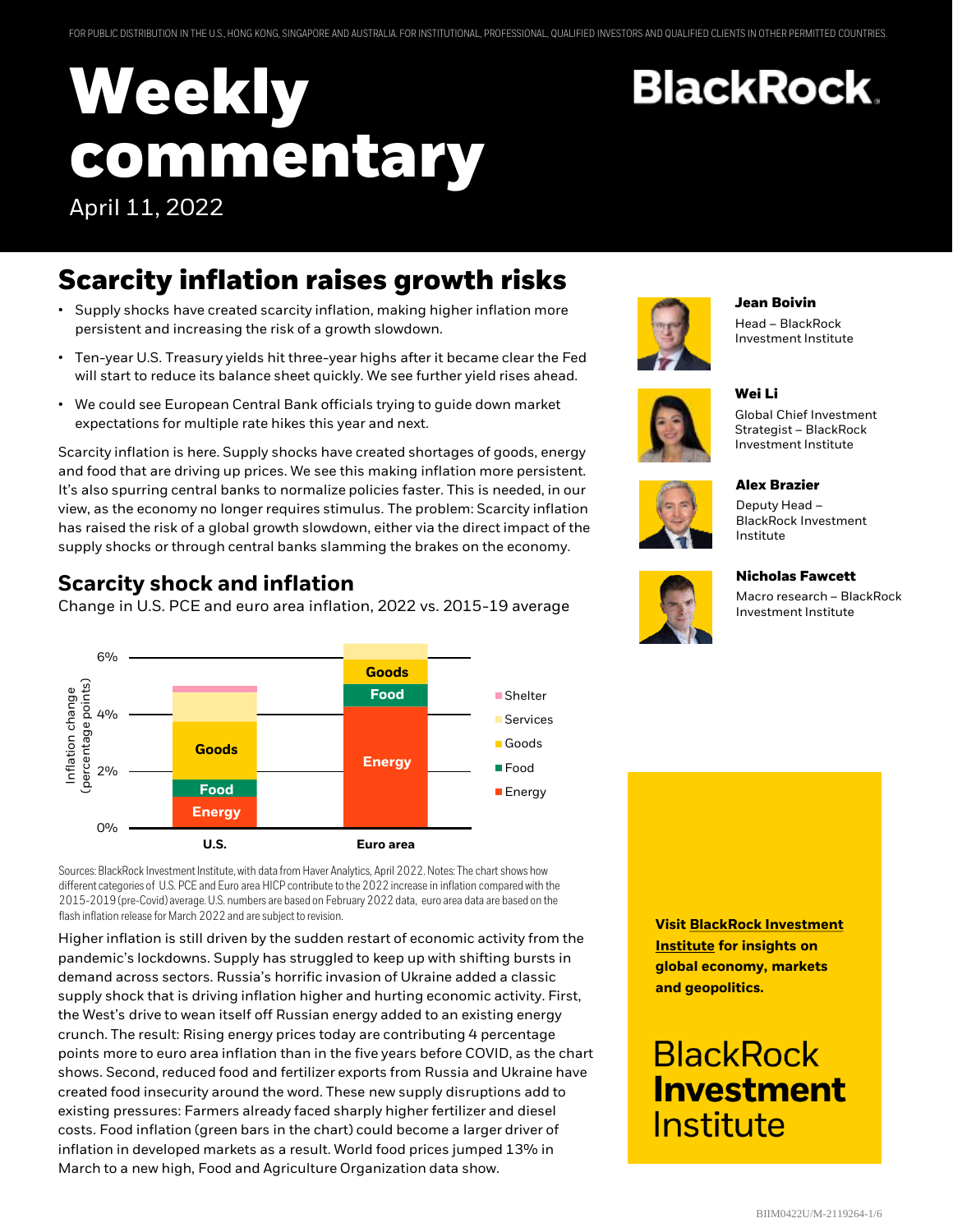FOR PUBLIC DISTRIBUTION IN THE U.S., HONG KONG, SINGAPORE AND AUSTRALIA. FOR INSTITUTIONAL, PROFESSIONAL, QUALIFIED INVESTORS AND QUALIFIED CLIENTS IN OTHER PERMITTED COUNTRIES. What is the impact of the two supply shocks and resulting scarcity inflation? It differs greatly by region. For Europe, the second shock could result in outright stagflation as the region's energy costs have surged to near-record levels, as we detail in A new supply shock. In the U.S., a net exporter of energy these days, the momentum of the economic restart is strong. The risks to growth there stem from the Federal Reserve's response to headline inflation running at 40-year highs, in our view.

Indeed, scarcity inflation is compounding the dilemma for central banks around the world: Inflation is high, but economies are not overheating. The usual playbook of jacking up rates to cool the economy doesn't really apply in a world shaped by supply. Central banks are normalizing policy rates back to neutral levels that neither stimulate nor restrain the economy. Minutes of the Fed's March meeting released last week reinforced our view that the central bank is determined to normalize very quickly, with a large projected rate increase this year and a quick reduction of its balance sheet.

The key issue: Will central banks go beyond neutral and slam the brakes on the economy with higher rates that crush activity – and risk assets? We believe central banks will ultimately choose to live with higher inflation, rather than destroy growth and employment. As a result, we expect the sum total of rate hikes to be historically low given the level of inflation. Once the Fed gets closer to neutral levels of rates later this year, inflation will likely have peaked. Growth and spending on goods should be normalizing. We see two risks. First, central banks could slam the brakes anyway because they think they can lift rates higher without causing damage. Second, the sticker shock from higher day-to-day prices causes inflation expectations to become de-anchored from central bank targets.

What are the investment implications? We prefer equities over credit because the inflationary environment favors stocks, in our view. Many developed market companies so far have been able to pass on rising costs and kept margins high. Firstquarter results starting this week will provide a reality check. We are underweight government bonds. We see long-term bond yield rising further and yield curves steepening as investors demand extra compensation for the risk of holding longterm government bonds amid high inflation and debt loads. Short-term bonds could outperform as we believe market expectations for rate increases have become overly hawkish. Such a backdrop could still be positive for equities because it represents a relative investor preference for stocks over bonds. We favor U.S. and Japanese equities over European peers within developed markets because we see the impact of the energy and food shocks as greatest there.

### **Market backdrop**

U.S. 10-year Treasury yields jumped to three-year highs of around 2.7% even as short-term yields steadied, causing the yield curve to steepen sharply. The Fed's plans to shrink its balance sheet – so-called quantitative tightening – was close to expectations but helped spark the back up in yields. We expect a further steepening of the yield curve as investors demand more term premium, or extra compensation for the risk of holding long-term bonds.

### **Assets in review**

Selected asset performance, 2022 year-to-date return and range



**Past performance is not a reliable indicator of current or future results. Indexes are unmanaged and do not account for fees. It is not possible to invest directly in an index.** Sources: BlackRock Investment Institute, with data from Refinitiv Datastream as of April 5, 2022. Notes: The two ends of the bars show the lowest and highest returns at any point this year to date, and the dots represent current year-to-date returns. Emerging market (EM), high yield and global corporate investment grade (IG) returns are denominated in U.S. dollars, and the rest in local currencies. Indexes or prices used are: spot Brent crude, ICE U.S. Dollar Index (DXY), spot gold, MSCI Emerging Markets Index, MSCI Europe Index, Refinitiv Datastream10 year benchmark government bond index (U.S., Germany and Italy), Bank of America Merrill Lynch Global High Yield Index, J.P. Morgan EMBI Index, Bank of America Merrill Lynch Global Broad Corporate Index and MSCI USA Index.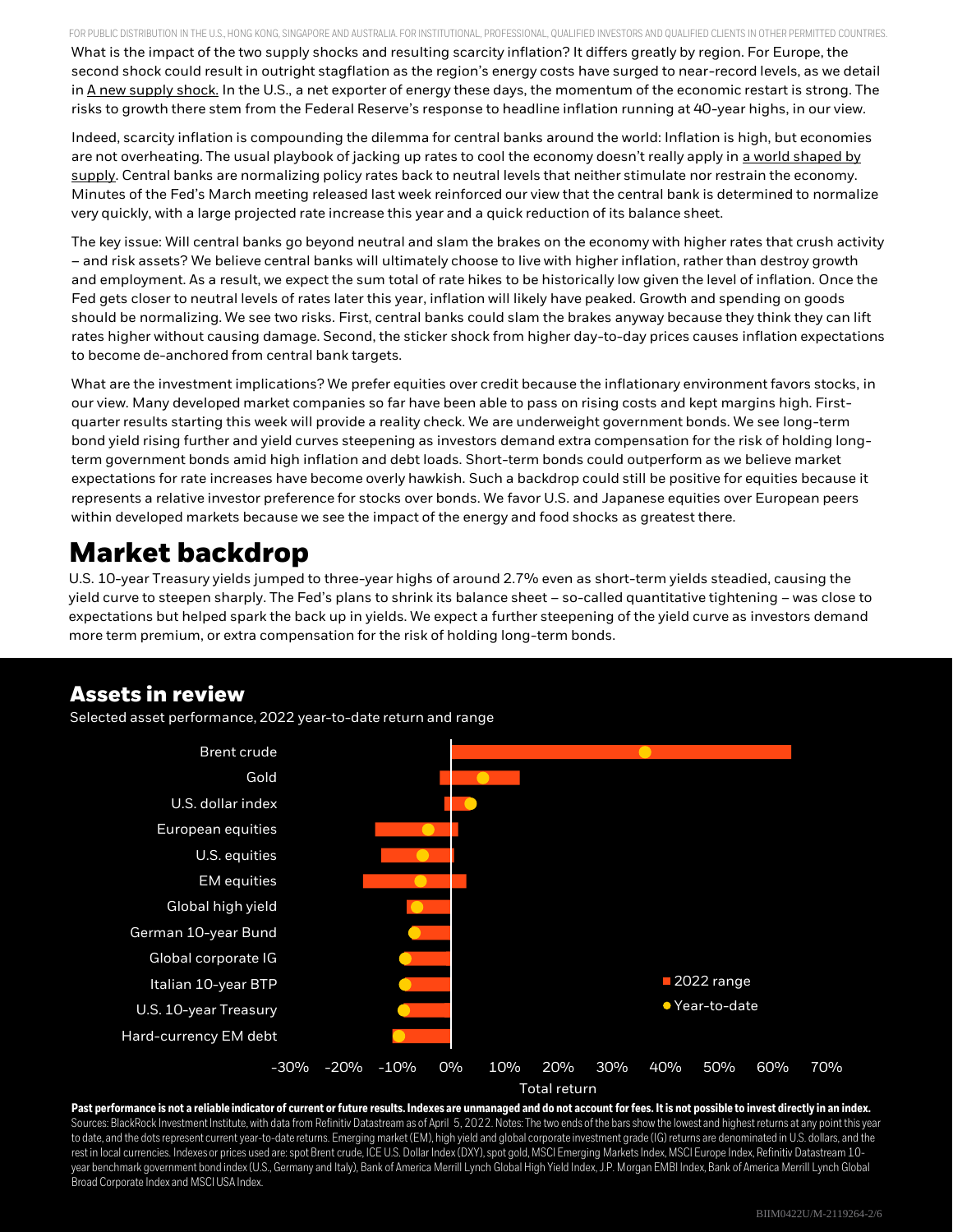FOR PUBLIC DISTRIBUTION IN THE U.S., HONG KONG, SINGAPORE AND AUSTRALIA. FOR INSTITUTIONAL, PROFESSIONAL, QUALIFIED INVESTORS AND QUALIFIED CLIENTS IN OTHER PERMITTED COUNTRIES.

### **Macro insights**

Traditional energy stocks have delivered strong returns amid a difficult start to the year for the broader stock market. See the yellow and orange lines on the chart. As the West seeks to wean off Russian energy, greater demand for non-Russian fossil fuels has pushed up prices, leading investors to expect higher profits from energy producers. Clean energy stocks have also outperformed the broad market since Russia invaded Ukraine (green line) as markets see the drive for energy security, particularly in Europe, as a positive for renewables.

Sustained high fossil fuel prices act like a carbon tax on consumers. Europe now spends over 9% of its GDP on energy, the highest share since 1981. Even before fuel prices surged, wind and solar power were competitive with fossil fuels. Renewables have become even more competitive now that fuel prices are even higher. This should spur Europe toward renewables and electrification. Bottom line: The effective stranding of Russian fossil fuel supply has created investment needs in both traditional energy and renewables. See our macro insights.

### **Energy outpaces global benchmarks**

Global and clean energy equities total return, 2022



Sources: BlackRock Investment Institute, with data from Refinitiv Datastream, April 2022. Notes: The chart shows the total return index for the MSCI World Energy Index, MSCI World Equity Index and S&P Global Clean Energy Index, rebased to 100 at the start of January 2022.

### **Investment themes**

#### **1 Living with inflation**

- We expect central banks to quickly normalize policy. We see a higher risk of the Federal Reserve slamming the brakes on the economy to deal with supply-driven inflation after raising rates for the first time since the pandemic.
- The Fed has projected a large and rapid increase in rates over the next two years. We see the Fed delivering on its projected rate path this year but then pausing to evaluate the effects on growth.
- Normalization means that central banks are unlikely to come to the rescue to halt a growth slowdown by cutting rates. The risk of inflation expectations becoming unanchored has increased as inflation becomes more persistent.
- We believe the eventual sum total of rate hikes will be historically low, given the level of inflation. DM central banks have already demonstrated they are more tolerant of inflation.
- The Bank of England hiked rates for a third time but signaled that it may pause policy normalization on concerns about the growth outlook from spiraling energy costs. This is the bind other central banks will likely face this year.
- The European Central Bank has also struck a hawkish tone, planning to wind down asset purchases and leaving the door open for a rate increase later this year. We expect it to adopt a flexible stance in practice given the material hit to growth we see from higher energy prices.
- **Investment implication**: We prefer equities over fixed income and overweight inflation-linked bonds.

#### **2 Cutting through confusion**

- We had thought the unique mix of events the restart of economic activity, virus strains, supply-driven inflation and new central bank frameworks – could cause markets and policymakers to misread the current surge in inflation.
- We saw the confusion play out with the aggressively hawkish repricing in markets this year and central banks have sometimes been inconsistent in their messages and economic projections, in our view.
- The Russia-Ukraine conflict has aggravated inflation pressures and has put central banks in a bind. Trying to contain inflation will be more costly to growth and employment, and they can't cushion the growth shock.
- The sum total of expected rate hikes hasn't changed much even with the Fed's hawkish shift.
- **Investment implication:** We have tweaked our risk exposure to favor equities at the expense of credit.

#### **3 Navigating net zero**

- Climate risk is investment risk, and the narrowing window for governments to reach net-zero goals means that investors need to start adapting their portfolios today. The net-zero journey is not just a 2050 story; it's a now story.
- The West's decision to reduce reliance on Russian fossil fuels will encourage fossil fuel producers elsewhere to increase output, but we don't expect an overall increase in global supply and demand. We see the drive for greater energy security accelerating the transition in the medium term, especially in Europe.
- The green transition comes with costs and higher inflation, yet the economic outlook is unambiguously brighter than a scenario of no climate action or a disorderly transition. Both would generate lower growth and higher inflation, in our view. Risks around a disorderly transition are high – particularly if execution fails to match governments' ambitions to cut emissions.
- We favor sectors with clear transition plans. Over a strategic horizon, we like sectors that stand to benefit more from the transition, such as tech and healthcare, because of their relatively low carbon emissions.
- **Investment implication**: We favor DM equities over EM as we see them as better positioned in the green transition.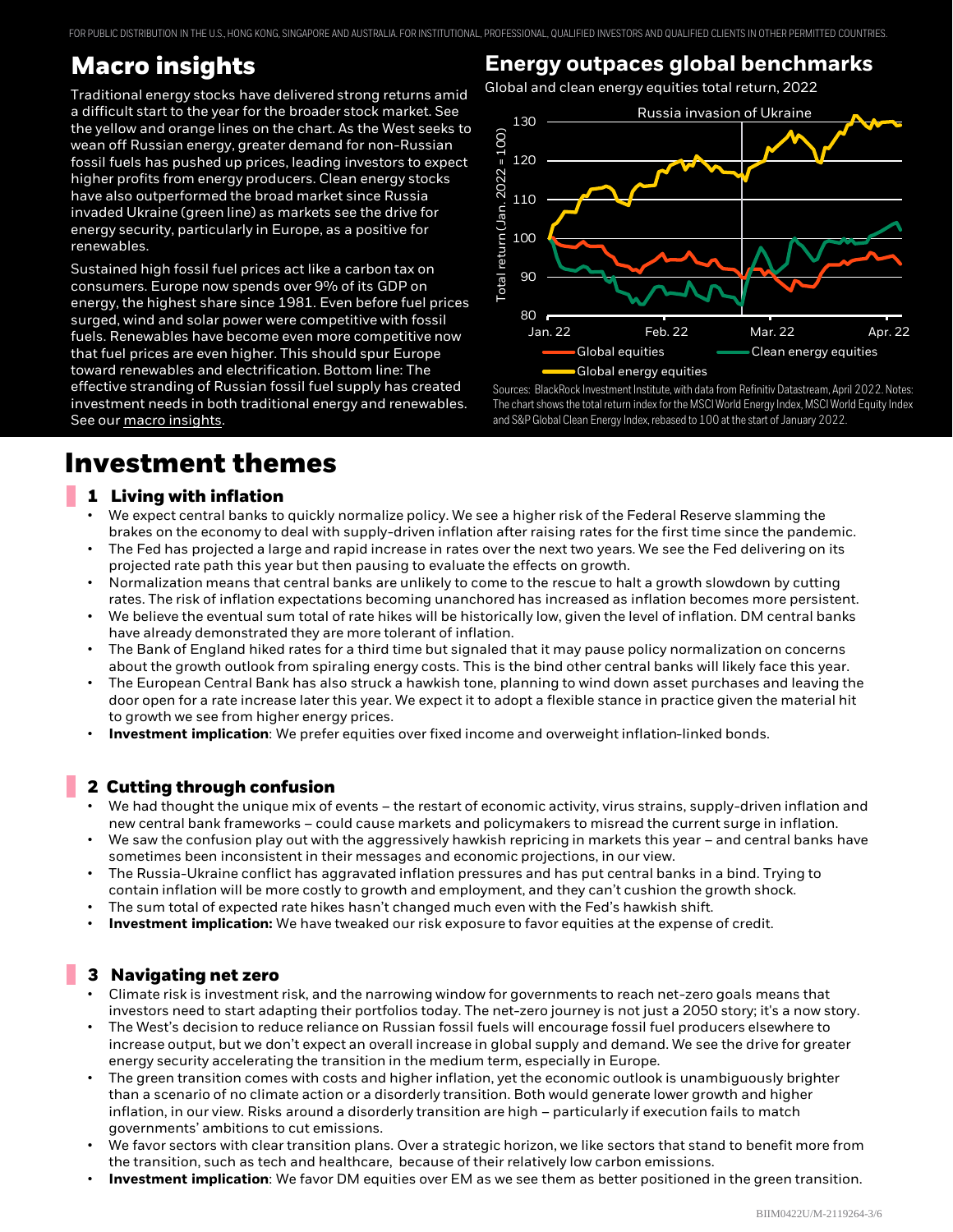### **Week ahead**

### **April 11-18** China total social financing **April 14** ECB policy meeting; University

of Michigan sentiment

#### **April 12** Germany ZEW economic sentiment

The European Central Bank's rate decision is our focus this week, against a backdrop of hawkish market pricing that points to a lift-off in policy rates later this year. We think the ECB will be more cautious about lifting policy rates back near zero than markets currently expect. Our reasoning: The energy shock's hit to growth will do some of the work for the ECB.

### **Directional views**

Strategic (long-term) and tactical (6-12 month) views on broad asset classes, April 2022

| <b>Underweight</b>        | <b>Neutral</b>        | <b>Overweight</b> | Previous view        |                                                                                                                                                                                                                                                                                                                                                                                                                                                                                                                                                                                                  |
|---------------------------|-----------------------|-------------------|----------------------|--------------------------------------------------------------------------------------------------------------------------------------------------------------------------------------------------------------------------------------------------------------------------------------------------------------------------------------------------------------------------------------------------------------------------------------------------------------------------------------------------------------------------------------------------------------------------------------------------|
| Asset                     | <b>Strategic view</b> |                   | <b>Tactical view</b> |                                                                                                                                                                                                                                                                                                                                                                                                                                                                                                                                                                                                  |
| <b>Equities</b>           |                       |                   | +1                   | We increased our strategic equities overweight in the early<br>2022 selloff. We saw an opportunity for long-term investors in<br>equities because of the combination of low real rates, strong<br>growth and a change in valuations. Incorporating climate<br>change in our expected returns brightens the appeal of<br>developed market equities given the large weights of sectors<br>such as tech and healthcare in benchmark indices. Tactically,<br>we favor developed market equities over emerging market<br>stocks, with a preference for the U.S. and Japan over Europe.                |
| Credit                    | $-1$                  |                   |                      | We are underweight credit on a strategic and tactical basis<br>against a backdrop of rising interest rates and high valuations.<br>We prefer to take risk in equities instead. Tactically, we<br>overweight local-currency EM debt on attractive valuations and<br>potential income. A large risk premium compensates investors<br>for inflation risk, in our view.                                                                                                                                                                                                                              |
| Govt<br>bonds             | -1                    |                   | -1                   | We are strategically underweight nominal government bonds<br>given their diminished ability to act as portfolio diversifiers with<br>yields near lower bounds. We see investors demanding higher<br>compensation for holding government bonds amid rising<br>inflation and debt levels. We prefer inflation-linked bonds<br>instead. Tactically, we also underweight government bonds as<br>we see the direction of travel for long-term yields as higher -<br>even as yields have surged in 2022. We prefer inflation-linked<br>bonds as portfolio diversifiers in the higher inflation regime. |
| <b>Private</b><br>markets | Neutral               |                   |                      | We believe non-traditional return streams, including private<br>credit, have the potential to add value and diversification. Our<br>neutral view is based on a starting allocation that is much<br>larger than what most qualified investors hold. Many<br>institutional investors remain underinvested in private markets<br>as they overestimate liquidity risks, in our view. Private markets<br>are a complex asset class and not suitable for all investors.                                                                                                                                |

Note: Views are from a U.S. dollar perspective. This material represents an assessment of the market environment at a specific time and is not intended to be a forecast of future events or a guarantee of future results. This information should not be relied upon by the reader as research or investment advice regarding any particular funds, strategy or security.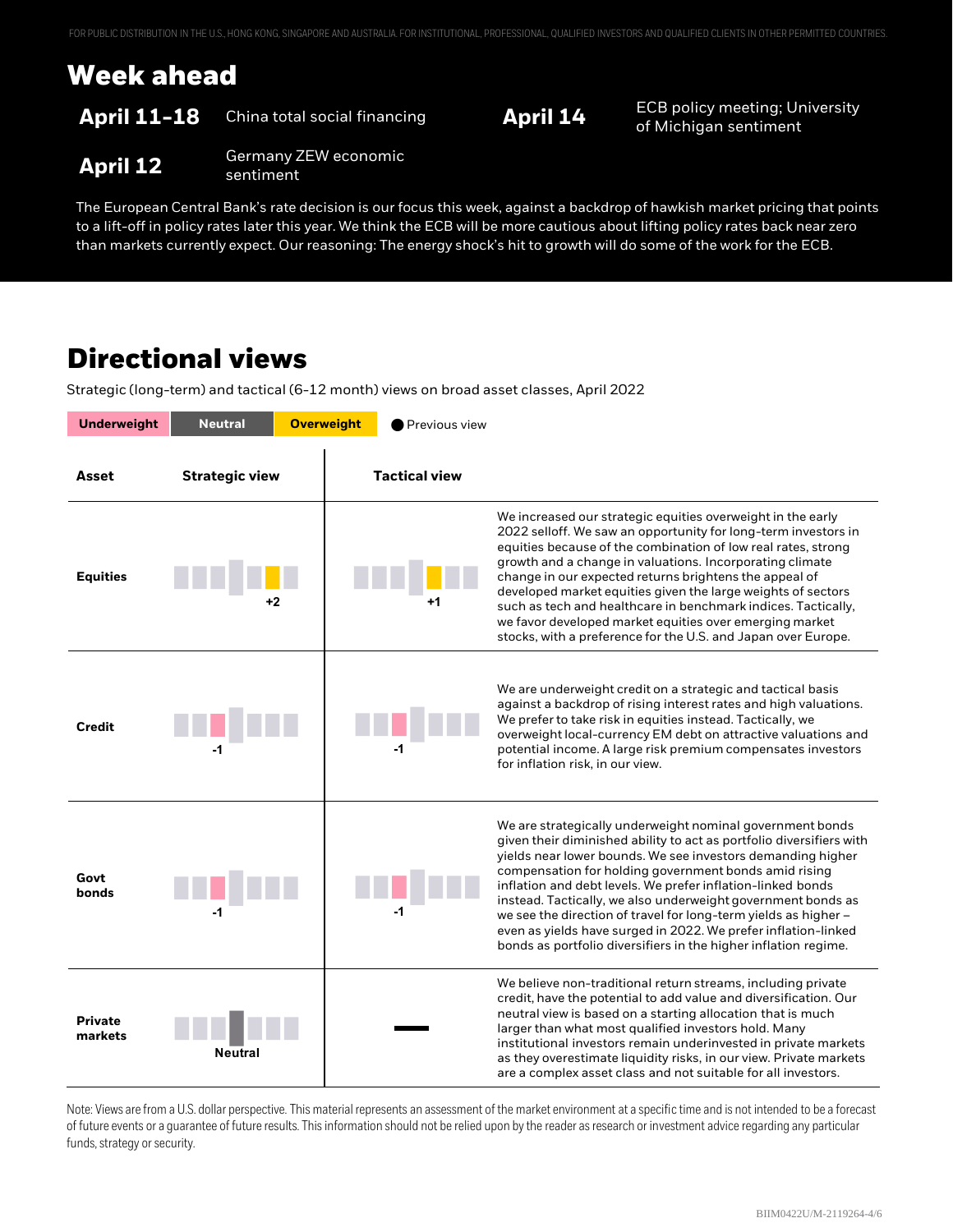### **Granular views**

Six- to 12-month tactical views on selected assets vs. broad global asset classes by level of conviction, April 2022

| <b>Underweight</b><br><b>Neutral</b>               | <b>Overweight</b> | Previous view                                                                                                                                                                                                                                |  |
|----------------------------------------------------|-------------------|----------------------------------------------------------------------------------------------------------------------------------------------------------------------------------------------------------------------------------------------|--|
| Asset                                              | <b>View</b>       | Commentary                                                                                                                                                                                                                                   |  |
| <b>Developed markets</b>                           |                   | We overweight DM stocks amid supportive fundamentals, robust earnings and<br>low real yields. We see many DM companies well positioned in the inflationary<br>backdrop thanks to pricing power. We prefer the U.S. and Japan over Europe.    |  |
| <b>United States</b>                               | +2                | We overweight U.S. equities due to still strong earnings momentum. We see the<br>Fed not fully delivering on its hawkish rate projections. We like the market's<br>quality factor for its resiliency to a broad range of economic scenarios. |  |
| Europe                                             | $+1$              | We are moderately overweight European equities as we expect the energy shock<br>to hit European growth hard. We like the market's cyclical bend in the<br>inflationary backdrop and expect the ECB to only slowly normalize policy.          |  |
| UK                                                 | Neutral           | We are neutral UK equities. We see the market as fairly valued and prefer other<br>DM equities such as U.S. and Japanese stocks.                                                                                                             |  |
| Japan                                              | +2                | We are overweight Japan equities on supportive monetary and fiscal policies -<br>and the prospect of higher dividends and share buybacks.                                                                                                    |  |
| <b>China</b>                                       | +1                | We now see Chinese stocks as more risky, but improved valuations leave us<br>moderately overweight. China's ties to Russia have created a new geopolitical<br>concern that requires more compensation for holding Chinese assets, we think.  |  |
| <b>Emerging markets</b>                            | <b>Neutral</b>    | We are neutral EM equities and prefer DM equities, given more challenged<br>restart dynamics, higher inflation pressures and tighter policies in EM.                                                                                         |  |
| Asia ex-Japan                                      | <b>Neutral</b>    | We are neutral Asia ex-Japan equities. We prefer more targeted exposure to<br>China because of easing monetary and regulatory policy.                                                                                                        |  |
| <b>U.S. Treasuries</b>                             | -1                | We underweight U.S. Treasuries even as yields have surged this year. We see<br>long-term yields move up further as investors demand a higher premium for<br>holding governments bonds. We prefer short-maturity bonds instead.               |  |
| Treasury Inflation-<br><b>Protected Securities</b> |                   | We overweight U.S. TIPS as we see inflation as persistent and settling above pre-<br>Covid levels. We prefer TIPS as diversifiers in the inflationary backdrop.                                                                              |  |
| European<br>government bonds                       |                   | We underweight European government bonds. We see yields heading higher<br>even as markets have adjusted to price in an end to negative rates and beyond.                                                                                     |  |
| UK gilts                                           | Neutral           | We are neutral UK Gilts. We see market expectations of rate hikes as overdone<br>amid constrained supply and weakening growth.                                                                                                               |  |
| China government<br>bonds                          | +1                | We overweight Chinese government bonds. Easier monetary policy alongside the<br>relative stability of interest rates and potential income brighten their appeal.                                                                             |  |
| Global investment<br>grade                         | -1                | We underweight investment grade credit amid tight spreads and interest rate<br>risk. We see more value in equities instead.                                                                                                                  |  |
| Global high yield                                  | <b>Neutral</b>    | We are neutral high yield. We do not expect credit spreads to tighten but find the<br>income potential attractive. We prefer to take risk in equities.                                                                                       |  |
| Emerging market -<br>hard currency                 | Neutral           | We are neutral hard-currency EM debt. We expect it to gain support from higher<br>commodities prices but remain vulnerable to rising U.S. yields.                                                                                            |  |
| Emerging market -<br>local currency                | +1                | We are modestly overweight local-currency EM debt on attractive valuations and<br>potential income. Higher yields already reflect EM monetary policy tightening, in<br>our view, and offer compensation for interest rate risk.              |  |
| Asia fixed income                                  | +1                | We stay overweight Asia fixed income. We find valuations in China compelling<br>relative to risks. Outside China, we like Asian sovereigns and credit for income.                                                                            |  |

not be relied upon as investment advice regarding any particular fund, strategy or security. Past performance is not a reliable indicator of current or future results. It is not possible to invest directly in an index. Note: views are from a U.S. dollar perspective. This material represents an assessment of the market environment at a specific time and is not intended to be a forecast or guarantee of future results. This information should